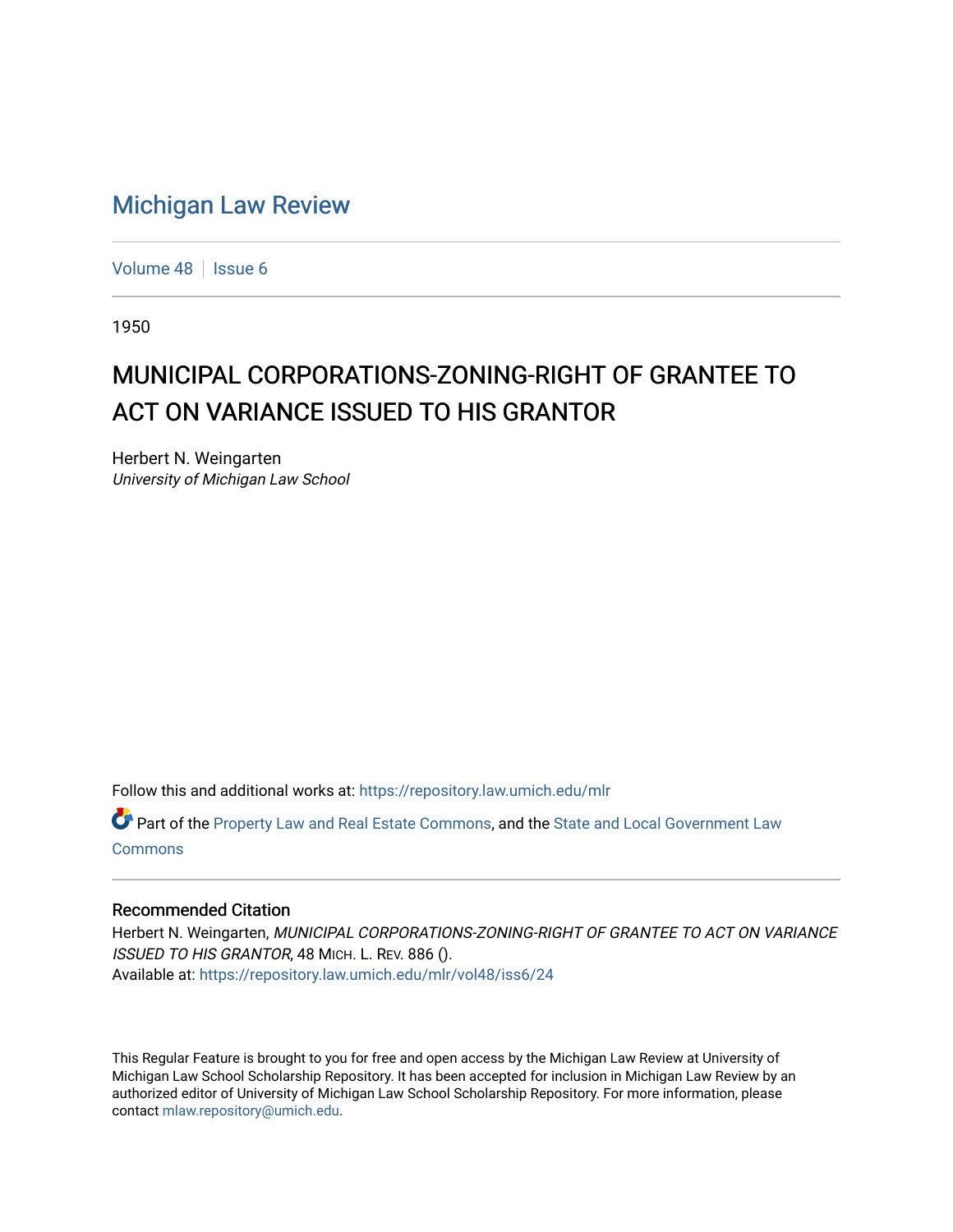MUNICIPAL CORPORATIONS-ZONING-RIGHT OF GRANTEE TO ACT ON VARI-ANCB IssuED TO Hts GRANToR-A zoning ordinance prohibited the erection of private garages within twenty feet of the street line. Because of the peculiar shape of the lot in question, a variance was granted to the then owner permitting the building of a garage closer to the street line. However, before the garage was built, the land was sold to the present owner who obtained a building permit and began construction. Plaintiffs, owners of the adjoining lot, objected to the granting of the permit and appealed to the zoning board of review which denied their appeal. On certiorari, *held,* present owner might act on the variance granted to his predecessor. *Mastrati v. Strauss,* (R.1. 1949) 67 A. (2d) 29.

The validity of comprehensive zoning ordinances, including the imposition of set-back lines, is no longer open to question.1 Similarly, the delegation of power to a zoning board of appeals to grant variances from the terms of the ordinance is generally approved.2 The novel question presented by the instant case is whether or not the benefits of a variance pass with a grant of the land, or whether the variance is merely a personal privilege which expires with non-user. It would seem that a variance is not a personal privilege. For instance, once a variance has been acted upon, a grantee of the land can continue to use it in the manner permitted by the variance.<sup>3</sup> Similarly, where an existing non-conforming use has been excepted from the operation of the zoning ordinance, a grantee of the land is permitted to continue the use.4 It has even been held that a variance which is restricted to the present owner is invalid for that reason.<sup>5</sup> The zoning restrictions,

1 Village of Euclid v. Ambler Realty Co., 272 U.S. 365, 47 S.Ct. 114 (1926). The courts of at least thirty-seven states and the District of Columbia have upheld zoning regulations as a proper exercise of the police power. Specific provisions concerning set-back lines have also been usually upheld. Gorieb v. Fox, 274 U.S. 603, 47 S.Ct. 675 (1927). However, a set-back line based on the location of a percentage of buildings on the block is invalid. Appeal of White, 287 Pa. 259, 134 A. 409 (1926).

<sup>2</sup>Where the authority of the board to grant a variance is denied, it is usually because the provisions of the ordinance did not furnish adequate standards for the board and were therefore an unlawful delegation of legislative power. Welton v. Hamilton, 344 Ill. 82, 176 N.E. 333 (1931); Lewis v. Mayor, 164 Md. 146, 164 A. 220 (1933).

<sup>3</sup>The converse is also true: without a change in other facts, the board can not grant a variance to the present owner after it had previously refused to grant a variance to his predecessor. McGarry v. Walsh, 213 App. Div. 289, 210 N.Y.S. 286 (1925).

4 BASSETI', ZONING 105 (1940).

<sup>5</sup>Olevson v. Zoning Board of Review of Town of Narragansett, 71 R.I. 303, 44 A. (2d) 720 (1948).